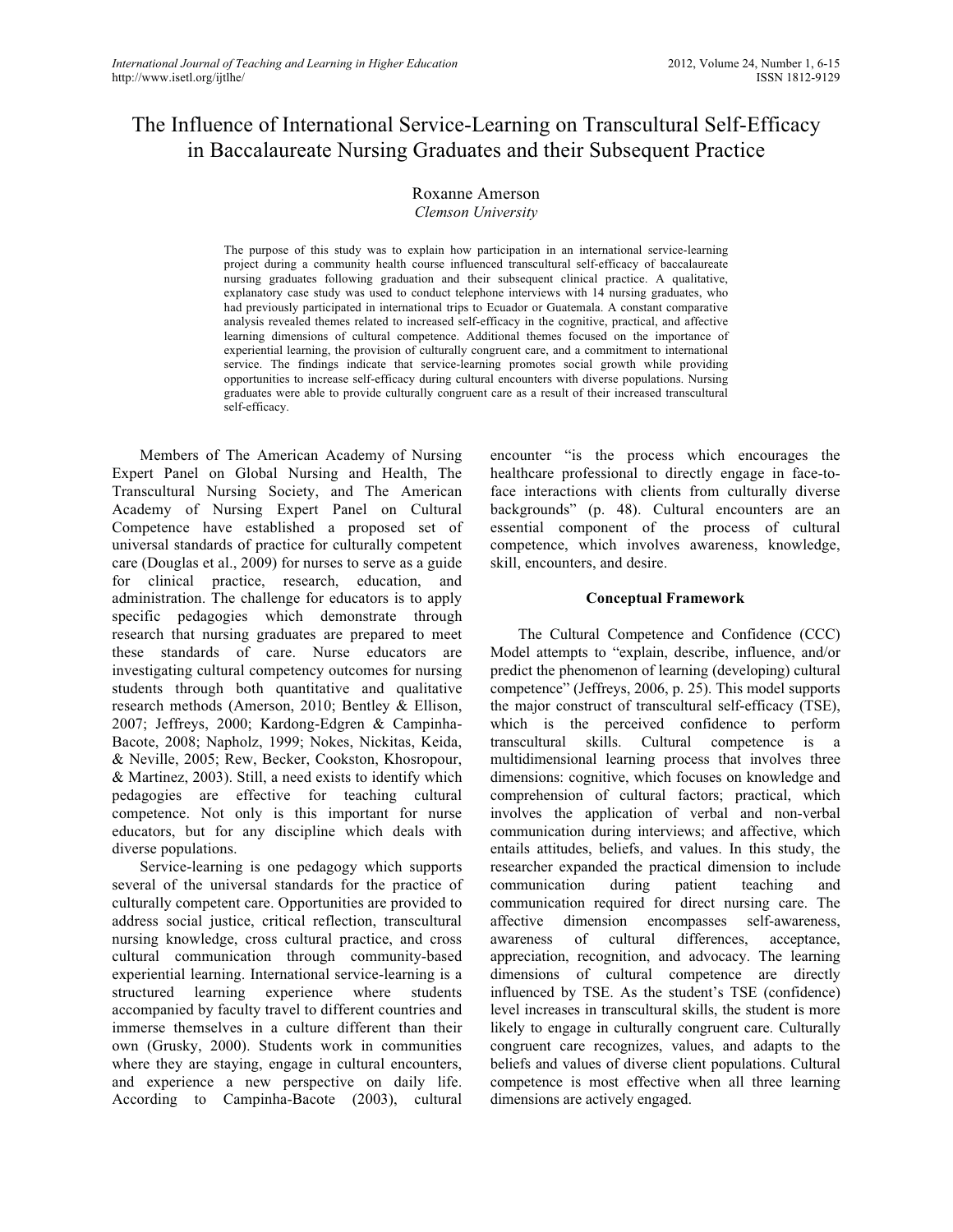Service-learning is a pedagogy which emphasizes meaningful student learning through active, projectbased learning while providing service in the community. Students apply theory and classroom knowledge by addressing community issues while working with members of the community. Assessing new situations and gaining new knowledge to address problems through a wide range of skills allows the student to become an expert learner. A required reflective component encourages personal growth, social growth, intellectual growth, citizenship, and preparation for the world of work (Duckenfield & Swanson, 1992). Service-learning enhances students' engagement with the community, increases civic responsibility, and promotes cross-cultural understanding. Students must be prepared to take part in activities, engage in meaningful community service with adequate supervision, reflect critically on their experiences, and be recognized for their contributions. A lack of preparation for service-learning activities may result in stereotypes and biases being reinforced.

## **Review of Literature**

Nurse educators have conducted research to measure short-term and long-term outcomes of international or immersion experiences with nursing students. One of the earliest studies to evaluate the effect of an international study with nursing students analyzed the impact of a three-month international program on the cognitive development of senior baccalaureate students (Zorn, Ponick, & Peck, 1995). This quasi-experimental study collected quantitative data from eight students who had participated in a semester abroad program and 20 non-participating students. Significant differences were found between the two groups, with the international study group indicating a positive influence on their cognitive development. A grounded theory methodogy was used to explore the meaning of an international experience with 14 nursing students, who had taken part in international programs to either the Dominican Republic, Nicaragua, or The Netherlands (Haloburdo & Thompson, 1998). Findings suggest that the length of the trip may be less important than the specific type of experience, since students indicated that trips longer than 2 weeks would not have been possible due to family and job obligations. St Clair and McKenry (1999) conducted a mixed-methods, exploratory study to examine the relationship between cultural immersion, cultural self-efficacy, and cultural competence. The sample included 200 undergraduate and graduate students, and 80 students (50 undergraduate and 30 graduate) who took part in an international experience over a two-year period. Cultural self-efficacy was measured with the Cultural Self-Efficacy Scale (CSES). A statistically significant increase was noted on the total CSES score for all students. Qualitative data from participant observation and journal entries of students revealed that students who took part in the immersion experience began to challenge their own beliefs and values, increased awareness of themselves and others, began to understand other worldviews, and recognized the effects of prejudice, politics, and poverty.

Other researchers have attempted to directly link service-learning with cultural competence. Bentley and Ellison (2007) utilized a service-learning framework to provide an international experience with senior-level baccalaurate nursing students. The students enrolled in an elective nursing course, which included didactic content and field experience prior to an eight-day trip to Ecuador. The Inventory for Assessing the Process for Cultural Competence Among Healthcare Professionals-Revised 2002 (Campinha-Bacote, 2003) was used to evaluate cultural competence before and after the trip. Results indicated that all students increased their cultural competency scores, although sample size was not reported. An exploratory, descriptive study to identify key experiences of students and faculty following a service-learning experience to Guatemala (Walsh & DeJoseph, 2003) was conducted with 10 students and two faculty. Findings indicate that students and faculty increased their awareness of the global community. Amerson (2010) conducted a quantitative study using the Transcultural Self-Efficacy Tool by Jeffries (2006) and found a statistically significant increase in pre- and post-test self-efficacy strength scores for students who had taken part in a medical misssion to Guatemala.

Researchers have attempted to evaluate the longterm effects of international experiences as well. Students at George Mason University travel to Nicaragua each year. Following six years of the international trips, faculty collected qualitative data from 12 students in order to document the effects of the experience on their personal and professional lives (Kollar & Ailinger, 2002). The researchers report substantive knowledge, preceptual knowledge, personal growth, and interpersonal communication as a result of the experience. A descriptive, qualitative study was conducted with six former baccalaureate students who had taken part in an international trip to Guatemala over spring break (Evanson & Zust, 2006). Most of the themes reported changes in affective learning with increased cultural awareness and advocacy. A modified grounded theory study was completed using focus groups with nine participants (Ryan, Twibell, Brigham, & Bennett, 2000) who had previously taken part in immersion experiences. Outcomes of the experience included changed values, increased communication skills, personal and professional growth. Findings from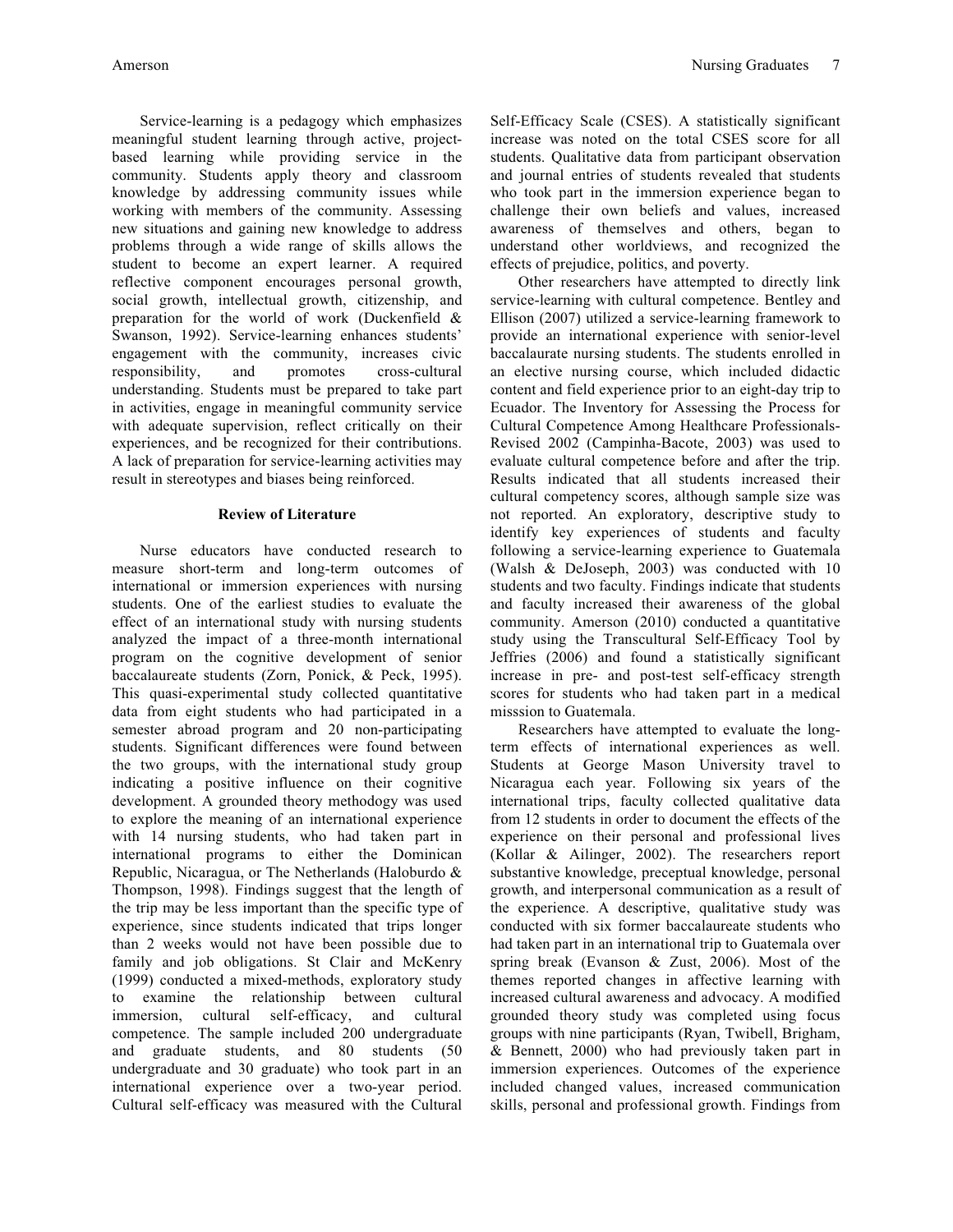these studies suggest that international experiences have a positive effect.

Other health-related disciplines have begun to explore the use of international service-learning as part of their curriculum to increase cultural competence. While medical students are encouraged to engage in international health care experiences, usually in the form of international clinical electives; only limited information is found in the literature related to international service-learning (Pechak & Thompson, 2009). In a phenomenological study with three medical students, Dharamsi et al. (2010) found an increased awareness of marginalization and the social determinants of health following international servicelearning experiences. Martinez-Mier, Soto-Rojas, Stelzner, Lorant, Riner, & Yoder (2011) reported how international service-learning was incorporated into a dental school program. A program evaluation was conducted using questionnaires with students and faculty, in conjunction with experiential learning journals. Findings from the study indicated that most students benefitted by recognizing the impact of values and belief systems on healthcare access and making improvements in cross-cultural communication. According to Pechak and Thompson (2009), physical therapist education programs are using international service-learning. Unfortunately, few studies have been published. Pechak and Thompson (2009) did conduct a study to expore the frequency of physical therapist programs which use international service-learning, the differences between programs which choose to use international service-learning and those that do not, and the faculty perceptions of barriers and benefits to the use. Their study did not address student outcomes. Based on a review of the literature, nursing is currently leading other health disciplines in publishing the outcomes of international service-learning.

Clearly, nurse educators are providing researchbased evidence that international study is important for increasing cultural awareness and sensitivity for nursing students. While much of the published studies have focused on nursing students, the basic premises can be applied to any service discipline. More research is needed to link specific educational strategies with clinical practice. Studies need to be conducted with specific pedagogies to determine their effectiveness in developing cultural competence. It is important that educators clearly identify the type of experiences that students engage in during international programs. It is apparent from the earlier research that students are gaining affective learning, however practical and cognitive learning appear limited. The process of cultural competence indicates that cultural knowledge and practical skills are important for providing culturally congruent care (Campinha-Bacote, 2003); thus it is critical to evaluate outcomes beyond just

raising awareness and increasing sensitivity. Learning outcomes for developing cultural competence need to be translated into improved patient care. Currently, only minimal research exists to explain what influence previous international service-learning has on nursing graduates as they start their careers and begin working with patients. It is this gap in the literature that provides the basis for the following research study.

## **Description of International Service-Learning Experiences**

Over a three-year period, 22 students took part in international service-learning as part of a senior level community health nursing course. Students applied to be part of the international experience. The application process required students to write a short essay explaining why they wanted to take part in the project and what they hoped to benefit from the experience, to have at least an overall 3.0 grade point average, to have two letters of recommendation, and to meet the financial obligations for the travel. Prior knowledge or experience with Spanish was helpful, but not required. Several faculty members reviewed the application materials and selected the eligible students.

Preparation for the international project began early in the semester several months prior to the trip. The faculty member leading the trip met with the selected students each week to orient them to the process of service-learning, teach medical Spanish phrases which would be necessary during the trip, introduce the culture of the host country, and assist/direct the students with collecting epidemiological data pertinent to the country of destination. In 2006 and 2007, students traveled to Guatemala. In 2008, students traveled to Ecuador.

Each year, the faculty member and the selected students traveled with a non-profit, nondenominational, Christian-oriented organization to the host country to provide medical care in rural villages. Although the organization was Christian-oriented, students were not required to be of Christian faith to participate. Devotions and prayer were common activities among the teams, yet students were not required to participate – only to demonstrate respect for the values and beliefs of others that may differ from their own belief systems. For example, if a student chose not to participate in prayer, then the student was expected to maintain a moment of silence while other team members prayed. Nursing as a profession is expected to provide care and demonstrate respect for patients from a wide variety of religious faiths, including faiths that differ from the nurse's own faith.

During each international experience, students worked with a multidisciplinary team of physicians,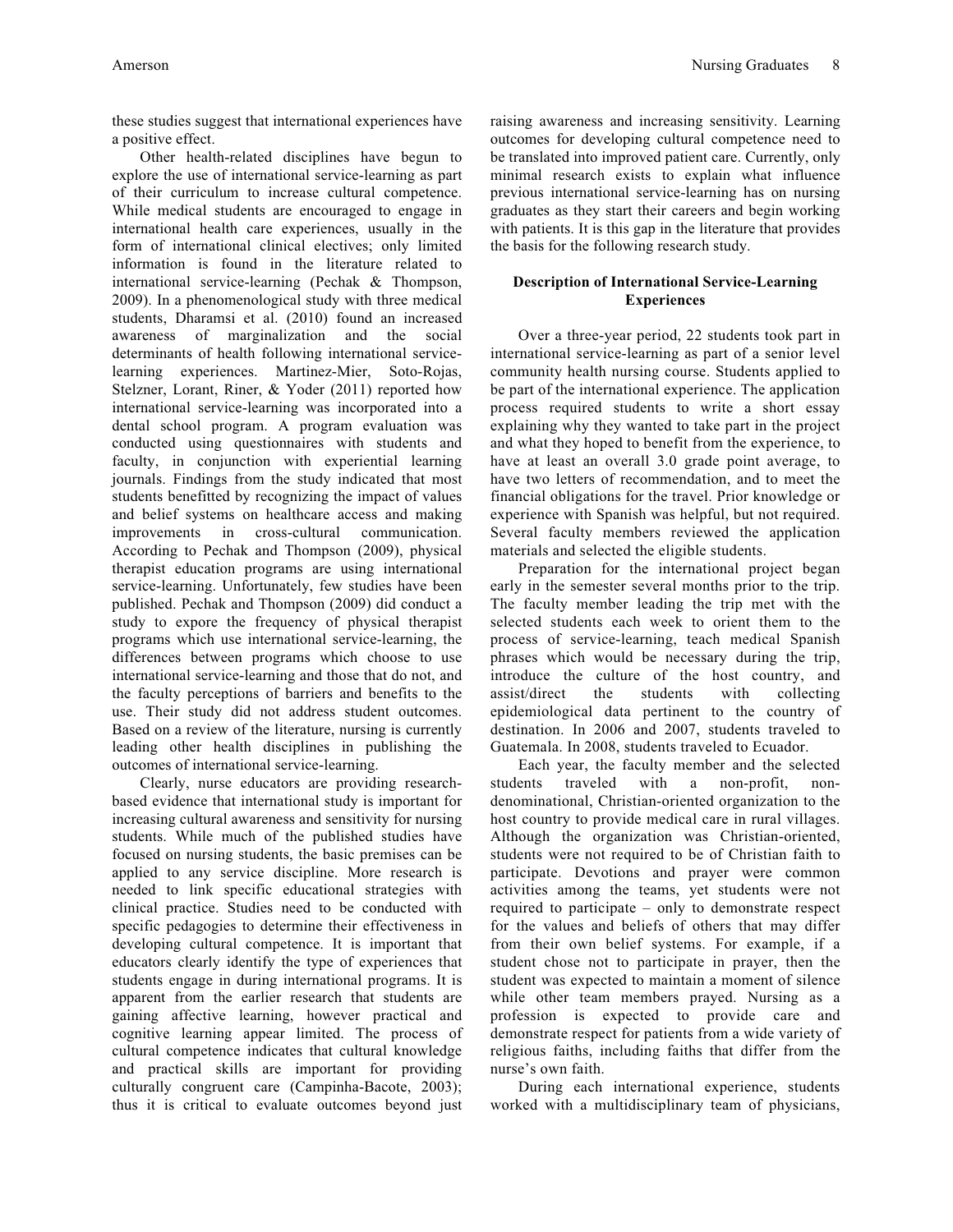nurse practitioners, dentists, nurses, and lay people to provide acute care to the indigenous people in Guatemala or Ecuador. Daily activities included setting up a make-shift clinic in a rural village, assisting physicians and nurse practitioners with medical procedures, preparing and dispensing medications in pharmacy, administering de-worming medications and vitamins, conducting home visits with physicians, conducting triage to direct the flow of care, and providing education on dental care and hygiene. Each clinic day consisted of approximately 12 hours of work with 300-500 people seen for medical services. While interpreters were available, students could not rely on having an interpreter for all communication with each patient. Students needed to have rudimentary Spanish skills to communicate directions for medications and patient teaching. Since students had varying levels of Spanish proficiency, they worked with their peers and other team members to learn the basic phrases they would need to provide care during the clinic day. The daily experiences provided opportunities for the students to recognize common health problems, practice communication in Spanish, observe the environmental issues which impacted health, and witness the impact of severe poverty in lesser-developed countries. The last day of each international experience was spent sightseeing and visiting local markets.

Reflection is an essential component of servicelearning. The process of reflection began with the first meetings as students prepared for the experience. The faculty member facilitated discussions about what students would expect to see and experience during the trip. Each student was required to maintain a written journal for reflection with entries before, during, and after the international project. Key informant interviews and in-depth cultural assessments conducted prior to and during the trip allowed the students to work with leaders from the communities and adapt their teaching interventions to the needs of the unique communities. Reflecting on these interviews allowed students to recognize the value of working with the community to identify culturally appropriate interventions. Each day while in-country, the faculty member led discussions with the students to explore their perceptions or the issues encountered during their daily routine. Upon return to the United States, each group of students worked collaboratively to develop a project binder which outlined their international project. This binder included details of their host country, epidemiological statistics, samples of teaching materials, outlines of key informant interviews, benefits and weaknesses of their planned interventions, and pictures from the trip. In addition, students developed a poster presentation, which they presented at a local research forum.

## **Method**

#### **Research Design**

This qualitative, explanatory case study sought to explain how participation in an international servicelearning project during a community health course influenced transcultural self-efficacy of baccalaureate nursing students following graduation and their subsequent clinical practice as registered nurses. A case-study is "an in-depth exploration of a bounded system based on extensive data collection" (Creswell, 2002, p. 485). Explanatory case studies attempt to explain causal relationships by identifying data which have an influence on the cause-effect relationship (Yin, 1993). In addition, this study may be considered a collective case study sinces it uses multiple cases to provide insight into a group activity (Creswell, 1998). The bounded system for this study involved 22 students who had participated in an international servicelearning experience while enrolled in a community health nursing course within the last three years.

Approval for the exempt research study was obtained through the university Institutional Review Board prior to implementation. Telephone interviews were conducted with 14 students. The telephone interviews were semi-structured with several demographic questions and five open-ended questions. Duration of the interviews averaged 20-30 minutes. Interviews should be short, usually about 30 minutes, (Creswell, 1998; Novick, 2008) and consist of five to six open-ended questions (Creswell, 1998). Research (Novick, 2008; Opdenakker, 2006) indicates that telephone interviews are equally as effective as face-toface interviews.

Semi-structured questions and a telephone script were developed. In order to evaluate the appropriateness of the questions, for both content and time requirements, the sample questions were sent to a nurse educator with extensive transcultural expertise for feedback. Additionally, the questions were piloted with two nursing faculty who had recently taken students to Ecuador and one student who had taken part in a similar trip to Ecuador. All pilot interviews were completed within the allotted 30 minute timeframe.

## **Sample**

Between 2006 and 2008, a total of 22 (21 females and one male) senior-level bacclaureate nursing students participated in a medical mission trip to Guatemala or Ecuador over spring-break week. All students were enrolled in a public university and seeking their first undergraduate degree. No student was greater than 24 years of age at the time of the trips. The investigator used Facebook, an internet social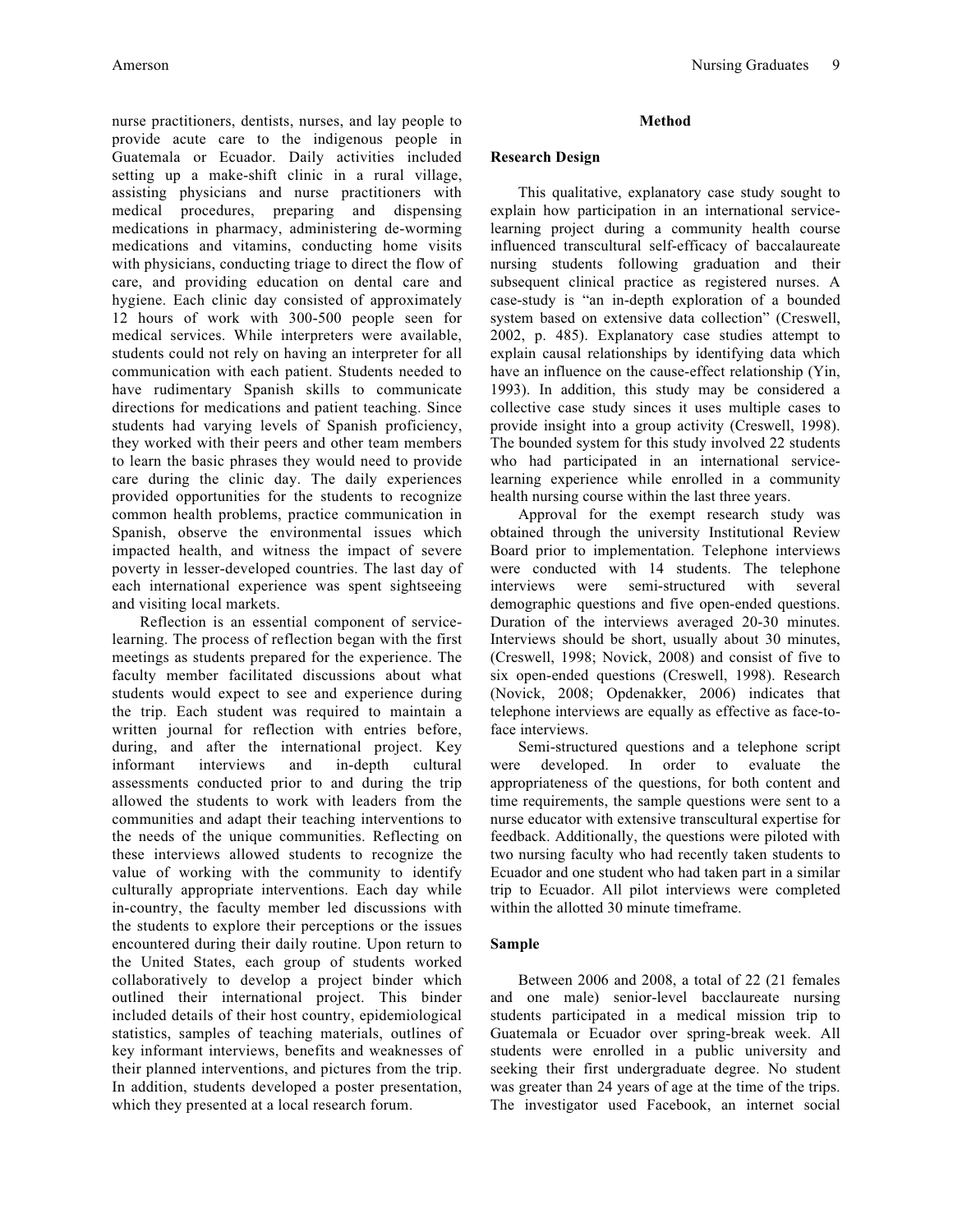networking program, to locate 18 of the 22 nursing graduates (Amerson, 2011). One nursing graduate was located through the university alumni association. Five graduates chose not to participate in the study. Three graduates could not be located. All the nursing graduates who participated in the study had been employed or volunteering in a nursing role since graduation. Nursing experience varied from one to three years depending on the year of graduation.

Graduates who were located via Facebook were asked to send their current email addresses to the investigator. Once graduates responded to the investigator through a private email account; the investigator sent the invitation to participate and an information sheet describing the study, risks, benefits of the study, and issues of informed consent. If the graduates were willing to participate, they returned an email to the investigator with a phone number and a convenient time for the interview. All participants used cell phones with unlimited minutes during the interviews, so no cost was incurred for them. One graduate living outside the United States participated in the interviews, but only the investigator incurred costs for the international call.

# **Data Analysis**

Each telephone interview was recorded and converted to a ".wav" audio format for transcription. Each interview was transcribed verbatim and verified with the audio recording to ensure accurary. Field notes were completed starting with the initial data collection and continued through the data analysis phase along with extensive memoing to document the process; thereby creating an audit trail. Constant comparison began with the first interview and continued through the analysis phase. Multiple data sources included public documents (newsletters, newspapers, universitysponsored magazines), which documented the activities and reflections of participants following the international trips. These additional sources were analyzed and compared with transcipts for other potential codes. Initial codes were identified in the transcipts and documents, and eventually moved to a visual grid to facilitate clustering. After codes were clustered, they were collapsed in order to demonstrate evidence of specific themes and subthemes.

Creswell (1998) refers to verification to differentiate between qualitative and quantitative research. Qualitative researchers should engage in at least two verification procedures. This researcher used triangulation between multiple sources of data to corroborate evidence (audio recordings, typed transcipts, field notes, various public documents), clarified researcher bias at the onset of the study in field notes, performed member checks, and sought peer review with an expert in transcultural nursing. Additional procedures which added rigour to the study involved the use of an audit trail and extensive memoing. Credibility was maintained through verbatim transcripts of interviews. Confirmability was established through member checking.

# **Results**

The qualitative evidence was derived from the use of a constant comparative analysis of the data. According to Hewitt-Taylor (2001), the constant comparative analysis method begins with initial coding from the first case document. With the first reading of the case document or interview, codes were established for words, phrases, or sentences that addressed the research questions. Codes were established for each subsequent case and continuously compared with codes from previous cases. Once all of the study documents were coded, the codes were then clustered according to their similar elements. Clusters of codes were then used to develop the major themes and subthemes. As suggested by Creswell (2002), the major themes and subthemes were identified through a process of eliminating redundancies and codes that could not be categorized. In qualitative research, themes may be developed from the data, rather than literature-based sources, to establish a new understanding of individual perceptions (Hewitt-Taylor, 2001). Once themes were identified, they were categorized based on Jeffreys' CCC Model for learning dimensions of cultural competence. Themes were categorized according to cognitive, practical, or affective.

The following themes and subthemes provide evidence of the outcomes of international servicelearning according to the learning dimensions of cultural competence. For readers interested in reviewing the frequency of data and specific codes, a supplemental file is available in the researcher's dissertation (Amerson, 2009). The exemplars are meant only to provide emphasis for each theme; therefore they are not exhaustive of the data collected in this qualitative study.

# **Cognitive Theme**

**Cognitive learning gained regarding family function and structure, diet practices, and health beliefs of specific ethnic groups.** Family function involves the affection within a family, socialization patterns, and health care beliefs and values. Family structure involves communication patterns, power structure, role structure, and family values (Friedman, Bowden, & Jones, 2003). Graduates discussed recognizing that Hispanic patients expressed pain differently than whites or African American patients.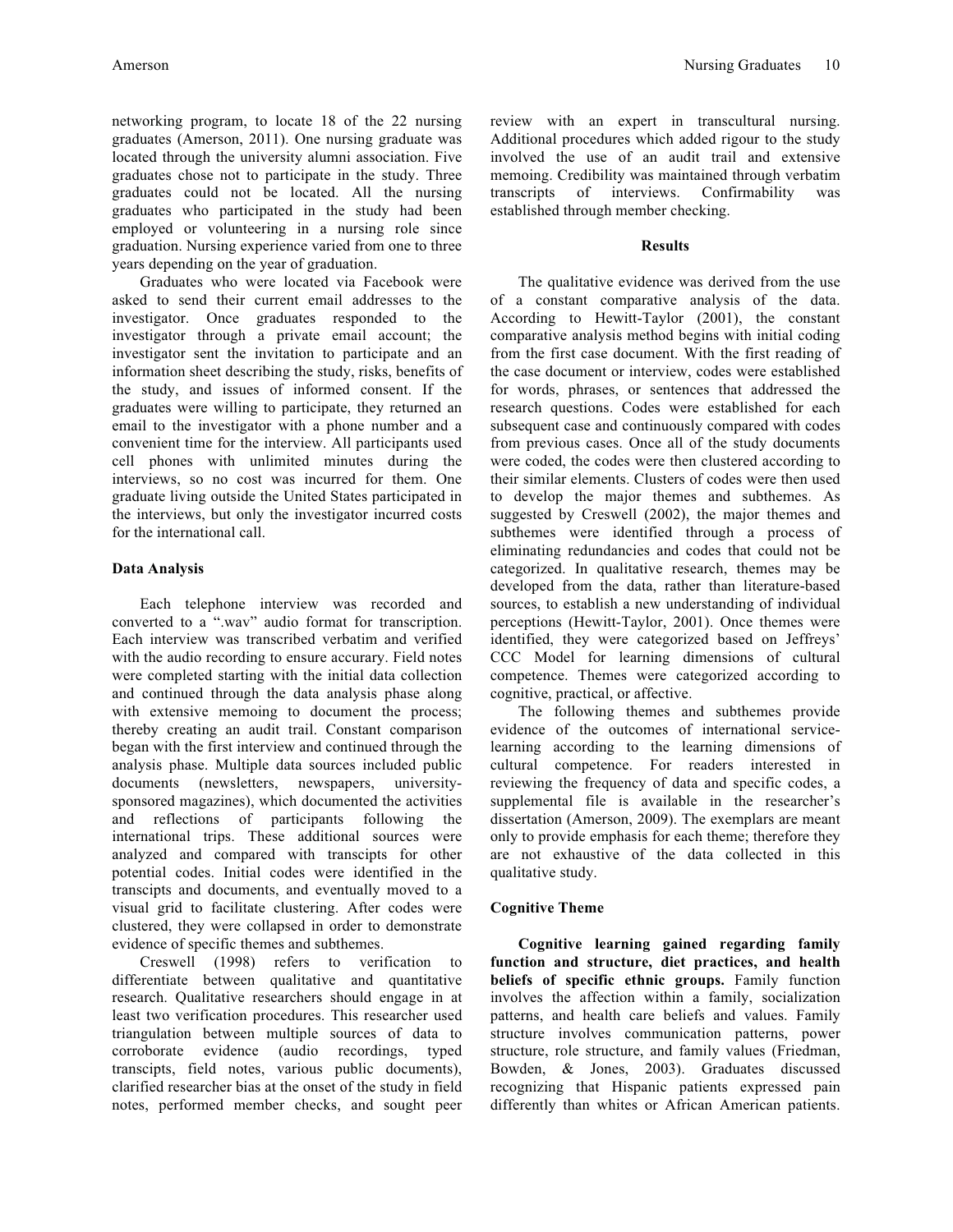Ethnic foods played an important role in the care of the patients. Many Hispanic families preferred to bring their food from home to the hospitalized patient. Observing diet practices, while in Guatemala and Ecuador, helped the nursing graduates to understand the value of bringing food from home rather than eating in the cafeteria for many Hispanic families. Many graduates spoke of the Hispanic families being familyoriented with the male in the family as being the leader of the family. Natural herbs are important in the health practices of the families they cared for in their nursing practice. They also recognized the need to incorporate the family into the plan of care. Participants spoke of experiences with communication with the decisionmaker in the family. One graduate spoke of a situation where a drowning victim was brought to the intensive care unit:

We were doing everything we could to keep him alive. . . . "Is this what you want?" She's (mother) like, "No, absolutely not. He's already gone. We need to give him respect and not keep this on." Whereas in the emergency department, if they had just talked to the mother, the right person in the family hierarchy, he wouldn't even have been coded and brought to the unit. They would have just let him go peacefully, naturally, and wouldn't have put them (family) through the trauma . . .

Cognitive knowledge learned during international experiences plays an important role in understanding family dynamics and health care practices when caring for Hispanic patients and their families in the United States (US) healthcare system.

## **Practical Theme**

**Practical learning resulted in improved communication skills.** Two subthemes emerged from the interviews: Spanish skills and working with interpreters. Improved communication skills focused on learning and improving Spanish skills. Most students who took part in the international trips had taken several high school or college Spanish courses. They indicated that being immersed in the culture where they were required to communicate in Spanish provided confidence that they had not attained during previous Spanish classes. Graduates expressed that working with the indigenous populations of Guatemala and Ecuador allowed them to practice their medical terminology, interview techniques, and patient teaching in Spanish. These previous experiences now allow them to communicate with patients about pain issues, patient teaching topics, and through alternative forms of communication such as touch, a smile, or simple sign language with gestures. One graduate expressed the following:

I mean I've had Spanish classes before; but by the third day of being in Ecuador all of a sudden I could really communicate with these people using my chopped up Spanish, but I was able to actually communicate with them through the little bit of Spanish I knew . . .

In their current practice, having knowledge of Spanish helped with patients with limited English who were attempting to communicate in English.

Knowing kind of how they form sentences in Spanish, and understanding that and the pronunciation a little bit has helped me even a little in understanding the English that some of my Hispanic patients have tried to speak to me.

Graduates spoke of the value of learning to work with interpreters. Many graduates currently work in hospitals where they must rely on their own communication skills with non-English-speaking patients until an interpreter arrives on the unit.

# **Affective Themes**

**Affective learning resulted in increased awareness, appreciation, and recognition.** Three subthemes emerged: (1) awareness (opened my eyes), (2) understanding leads to appreciation, and (3) recognition (privilege).

*Awareness (opened my eyes).* In eight out of 14 interviews, graduates used the phrase "opened my eyes" or some minor variation of the phrase. They expressed being more open and flexible to accepting people for who they are. Awareness also meant being aware of how people communicate needs differently. Graduates are now aware that each culture expects something (different) from their healthcare. One graduate expressed it in this manner:

Before going on the trip, you just have the feeling of your way is the right way because you've been doing it for so long, but (now) you're able to understand why other people have the attitude that they do. This made me a more open-minded person.

Another comment expanded on this subtheme of being open.

I'm just more open to asking them. "Do you prefer me to do it this way or do you want me to do it that way?" You could do everything your way and totally make someone completely uncomfortable or just straight up and ask them what they like and how they prefer to get it done.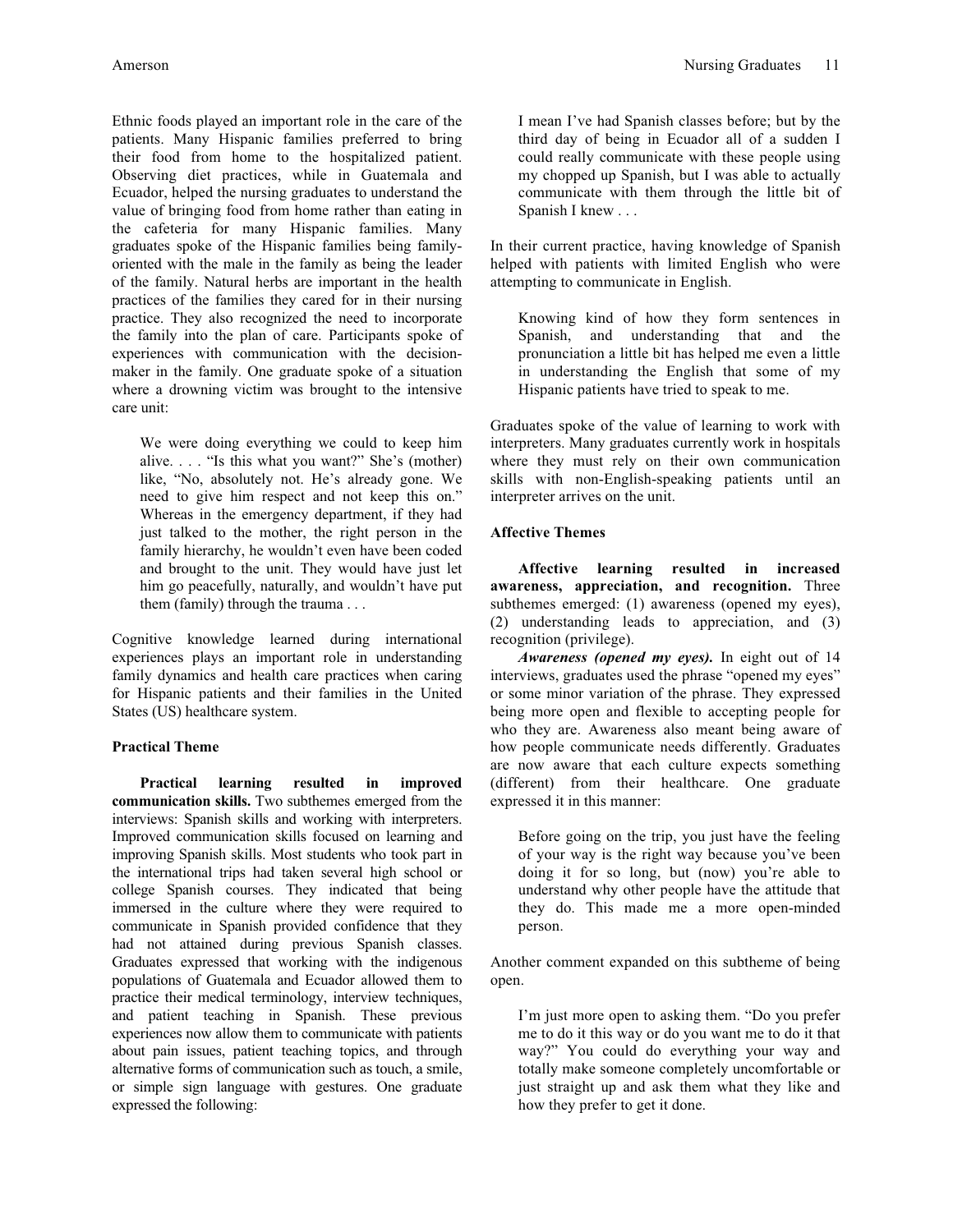*Understanding leads to appreciation.* Graduates indicated a change in their attitudes and an appreciation for Hispanic culture. One graduate commented, "I get excited when I have a Hispanic family." Many expressed respect and were interested to learn more about the culture. They had begun the process of seeing the patient in a different light. One person expressed it as "to fit their needs versus making them fit your mold." They were more aware of spiritual, cultural, and food preferences. Valuing culture has the potential to lead to a trusting relationship as the following graduate explains:

. . . culture is kind of like their whole life. And so if you treat them like that doesn't matter and like you don't care about it, and you don't care about learning about it, then why are they going to think you care about them and that you want to help take care of them? Then why should they trust you?

*Recognition (privilege).* Graduates recognized privilege from new perspectives. They saw the privileges that they experienced as Americans, yet they also saw how the recipients of health care in Guatemala and Ecuador recognized health care itself as a privilege: "It's a totally different perspective on how you view . . . to us, it's a hassle to go to a doctor and to them it's a privilege." Several students spoke of feeling as if they had been living in a box or a bubble in the United States before going to Ecuador or Guatemala.

Before I went over there, I think I lived in a box, and I didn't realize what else was out there. So it really was an eye-opener for me. And, you know, you come back to America and you're, like, boy, we are so selfish, we are so blessed and we have everything . . . They are so grateful and thankful for what little things we offer them while we were there.

Additional themes emerged which do not neatly fit into the categories of cognitive, practical, or affective.

**Seeing makes it real.** Graduates repeatedly emphasized the value of "seeing" aspects of a different culture. Seeing the people, the environment, the poverty, the religious practices, the diet, and the lack of health care resources made a huge impact. Prior to each trip, all participants had engaged in lectures, reading assignments, and conversations about the country and regions where they would be traveling. They had heard about the poverty and been prepared for the type of living conditions that they would encounter, but seeing for themselves made it real: "We learn it in textbooks, but to actually see it in practice is different." Another graduate expressed a change in attitude on social issues being faced in the US as a result of going there.

I think overall in America there is . . . not across the board, but for the most part I would say a lot of people who are frustrated. I think it comes by the influx of the Hispanic population. But I think going there kind of gives you a new perspective and appreciation . . .

Although graduates commonly used the word "seeing," their use of "seeing" did not seem to imply that only observation was important. Interaction with people was an important part of "seeing."

It was beneficial for me to actually go and physically see and be able to talk to people about their specific beliefs on health care and to be able to see and witness the gender roles and the families and the communities. It was immensely more helpful than just learning in class, to actually be able to go and see that.

**Culturally congruent care.** Graduates provided numerous examples of providing cultural congruent care in their current nursing practice. They are able to communicate with Hispanic patients in the patient's native language, dependent on the graduate's experience and knowledge of the Spanish language. Overall, graduates feel that their confidence and proficiency with Spanish has improved as a result of the international experience. Graduates are able to recognize different responses to pain with Hispanic patients. They recalled how stoic the people of Guatemala and Ecuador had been in their tolerance of pain. Now, the graduates observe similar stoic responses to pain and encourage Hispanic clients to ask for and accept pain medication after surgery. Patient teaching techniques are adapted based on communication patterns. Graduates recognize that silence does not equate to agreement. During the patient teaching process, Hispanic women may not ask questions and only nod "yes" to instructions. Greater value is placed on the need to follow-up instructions with clarifying questions and to ask for return demonstrations. Interpreters are used to provide in-depth instructions if the patient or family has limited English skills. The three modes of culturally-based action and decision-making (preservation, accommodation, and restructuring) (Leininger & McFarland, 2006) are utilized during practice. Preservation allows natural herbs and teas to be included in the plan of care. Accommodation allows nurses to adapt hospital routines to fit with specific cultural values. Restructuring health care practices through education allows nurses to facilitate changes in family care for better health outcomes. One graduate recalled an experience which demonstrates a changed perspective on the need to provide culturally congruent care.

Actually, when I first started my job, we have a long list of admission questions, and one of the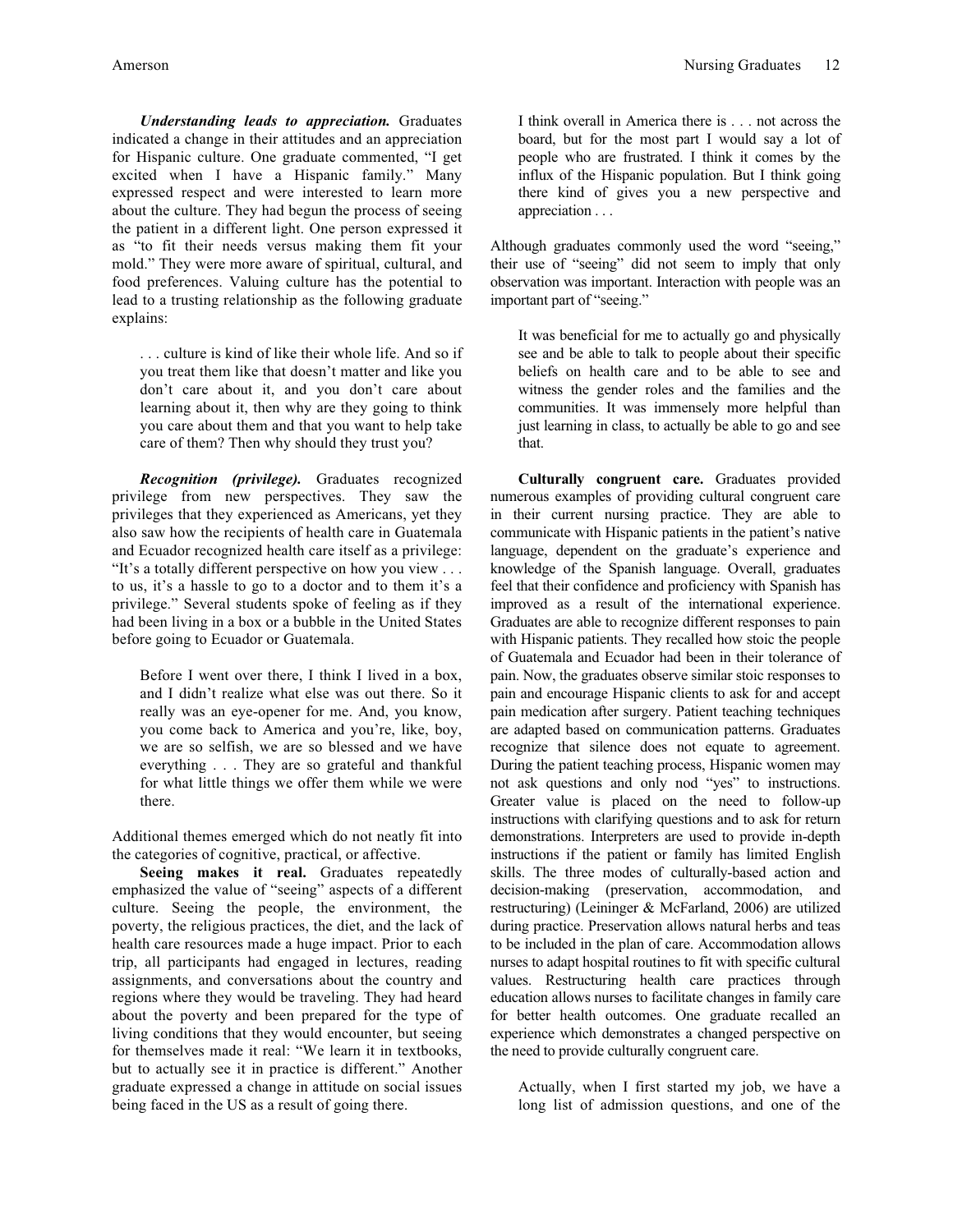things is cultural and spiritual and ethnic requests . . . it was not too long after we'd gotten back from Ecuador. I remember thinking, these people really might have something to fill this place. This isn't just a question just to be nice. These people really might have specific food requests or prayer rituals, or whatever they would like for us to recognize.

**Commitment to international service (stepping stone).** Overwhelmingly, graduates expressed desire to participate in international service in the future. All participants indicated that they planned to take part in another international medical mission at some point in their life. One graduate explained it in these terms:

It really just served as a stepping stone. I don't think if I had not gone in nursing school, I don't know if I would have gone after college or not. I don't know if I would have made time into my schedule after starting work or not. But now, I make time because I know what an incredible opportunity it is to serve . . .

Of the 14 graduates interviewed, three had already participated in trips to Peru and Honduras since graduation. Two more graduates had applied for trips to be taken in the next year. The remaining graduates commented that work, financial, and family obligations prevented them from taking part in international missions at the present. Several of the graduates had already returned to school to pursue further degrees, but planned to participate in trips following graduation.

#### **Discussion**

The findings from this study suggest that servicelearning is an effective strategy for teaching cultural competence. Several of the themes and subthemes are consistent with the benefits of service-learning. In addition, the findings from this study are consistent with previous studies on international or immersion experiences with nursing graduates. *Seeing makes it real* is consistent with the experiential nature of servicelearning (Nokes et al., 2005). Participants felt that experiential learning in communities was more beneficial than classroom experience (Evanson & Zust, 2006; Haloburdo & Thompson, 1998; St Clair & McKenry, 1999). Experiential learning also involved improved communication skills (Ryan et al., 2000) by learning a second language (Kollar & Ailinger, 2002) and using alternative forms of communication (Haloburdo & Thompson, 1998).

Service-learning promotes social growth (Duckenfield & Swanson, 1992). The affective subthemes of *awareness (opened my eyes)*, *understanding leads to appreciation*, and *recognition* 

*(privilege)* support this increase of social skills. Graduates' awareness of poverty and the lack of resources in these lesser-developed countries were heightened by the international experience (Grusky, 2000; Walsh & DeJoseph, 2003). Witnessing the poverty made graduates feel blessed with so much in the US (Evanson & Zust, 2006). They developed an increased awareness of cultural values and being open to interactions with diverse cultures (Evanson & Zust, 2006; Kollar & Ailinger, 2002) in order to relate to an increasingly global society.

*Culturally congruent care* is an outcome of international education experiences (Ryan et al., 2000). In order for graduates to provide culturally congruent care, they must be provided with opportunities that promote cognitive, practical, and affective learning dimensions. The findings from this study indicate that graduates did benefit from learning in all three dimensions. Following graduation, they were able to take those learning experiences and apply them to clinical practice to provide culturally congruent care. All graduates indicated they felt a desire to continue with international service during their career. This construct of desire is consistent with the Process of Cultural Competence as developed by Campinha-Bacote (2003).

Cultural encounter is also a construct associated with the Process of Cultural Competence (Campinha-Bacote, 2003). Clearly, the experiential learning during the international experience provided opportunities for cultural encounters. Based on the findings, all three learning dimensions were directly influenced by encounters. Cultural encounters play a major role in moving along the continuum toward cultural competence (Campinha-Bacote, 2003).

## **Limitations**

Having a pre-established framework for the learning dimensions of cultural competence may be viewed by some as a limitation of this qualitative study. The Jeffreys' CCC Model has previously been applied and evaluated based on quantitative measures with the Transcultural Self-Efficacy Tool (Jeffreys, 2000). Qualitative studies may be used to strengthen content validity of a scale (Lo-Biondo-Wood & Haber, 2002). At this time, this study represents one of the first studies to use a qualitative method to assess the learning dimensions of cultural competence. While the researcher did categorize themes based on the learning dimensions of cultural competence, the researcher remained open to potential disconfirming data.

While the literature indicates that telephone interviews are just as effective as face-to-face interviews, the limited time for interviews (20-30 minutes) as suggested by the literature did have an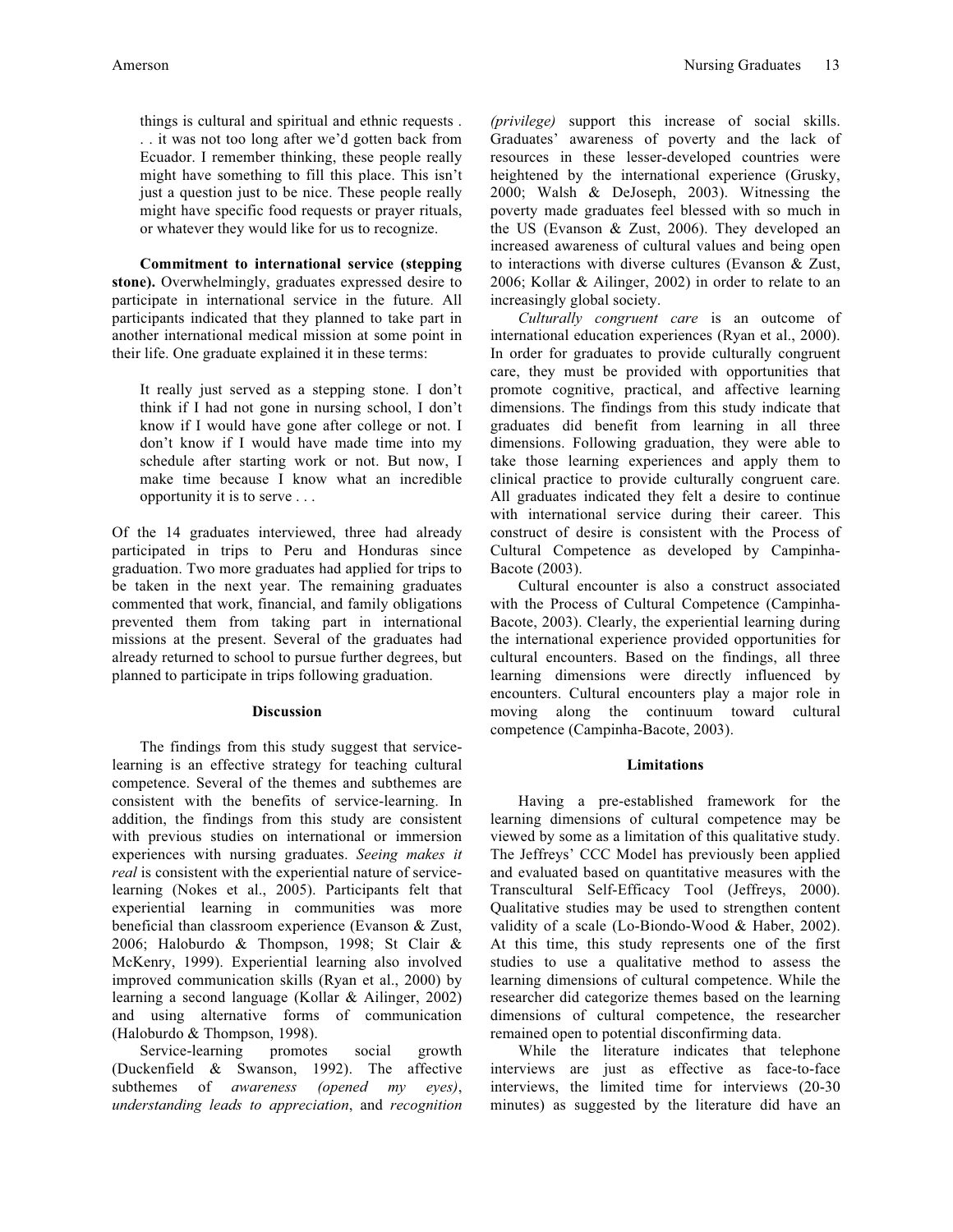impact on the ability of the researcher to explore indepth certain data points which did not emerge in all interviews. Although Creswell (1998) suggests that three to five cases are sufficient for a collective case study, this researcher completed as many interviews as possible in an attempt to confirm information.

## **Implications for Higher Education**

International or immersion experiences for students can benefit from a service-learning framework to organize the learning experience. Students should be prepared with knowledge about the social and political influences of the country, the environment, the native language, and current state of health prior to the trip. While in-country, students should be provided opportunities to work directly with the indigenous people. Exposure to as many variables of daily life as possible will provide the experiential learning to influence the learning dimensions of cultural competence. Classroom or textbook learning will only provide limited knowledge and self-efficacy. Encounters or interactions are crucial to increasing transcultural self-efficacy.

### **Conclusion**

International service-learning provides opportunities for cultural encounters which influence the learning dimensions of cultural competence. These cultural encounters allow practice in applying transcultural knowledge with actual people in a real-life context. Students may learn numerous details about diverse ethnic groups in the classroom, but transcultural self-efficacy will only be truly increased when the student has a chance to practice these skills. Nursing has a long history of using experiential learning and has taken didactic learning from the classroom and applied it to the bedside. Learning strategies for cultural competence are no different. Students must take their knowledge of diverse cultures to the bedside or the community and apply it through direct patient interactions. It is hard to become aware of differences when the person the nurse is caring for looks just like the nurse. For service-learning to be most effective in developing cultural competence, the family or community needs to be different from the student. International service-learning provides a window to a new world with new people, different perspectives, and unique lifestyle practices.

#### **References**

Amerson, R. (2009). *The influence of international service-learning on cultural competence in baccalaureate nursing graduates and their* 

*subsequent nursing practice*. Retrieved from ProQuest database. (3389233)

- Amerson, R. (2010). The impact of service-learning on cultural competence. *Nursing Education Perspectives, 31*(1), 18-22.
- Amerson, R. (2011). Facebook: A tool for nursing education research. *Journal of Nursing Education, 50*(7), 414-416. doi:10.3928/01484834-20110331- 01
- Bentley, R., & Ellison, K. J. (2007). Increasing cultural competence in nursing through international service-learning experiences. *Nurse Educator, 32*(5), 207-211. doi:10.1097/01.NNE.0000289385.14007.b4
- Campinha-Bacote, J. (2003). *The process of cultural competence in the delivery of healthcare services: A culturally competent model of care.* Cincinnati, OH: Transcultural C.A.R.E. Associates.
- Creswell, J. (1998). *Qualitative inquiry and research design: Choosing among five traditions*. Thousand Oaks, CA: SAGE Publications, Inc.
- Creswell, J. (2002). *Educational research: Planning, conducting, and evaluating quantitative and qualitative research*. Upper Saddle River: NJ: Pearson Education, Inc.
- Dharamsi, S., Richards, M., Louie, D., Murray, D., Berland, A., Whitfield, M., & Whitfield, M. (2010). Enhancing medical students' conceptions of the CanMEDS Health Advocate Role through international service-learning and critical reflection: A phenomenological study. *Medical Teacher, 32*(12), 977-982. doi:10.3109/01421590903394579
- Douglas, M., Pierce, J., Rosenkoetter, M., Callister, L., Hattar-Pollara, M., Lauderdale, J., Miller, J., Milstead, J., Nardi, D., & Pacquiao, D. (2009). Standards of practice for culturally competent nursing care: A request for comments. *Journal of Transcultural Nursing, 20*(3), 257-269.
- Duckenfield, M., & Swanson, L. (1992). *Service learning: Meeting the needs of youth at risk.* Clemson, SC: National Dropout Prevention Center.
- Evanson, T. A., & Zust, B. L. (2006). "Bittersweet knowledge": The long-term effects of an international experience. *Journal of Nursing Education, 45*(10), 412-419.
- Friedman, M., Bowden, V., & Jones, E. (2003). *Family nursing: Research, theory, and practice* (5th ed.). Upper Saddle River: NJ: Pearson Education, Inc.
- Grusky, S. (2000). International service learning: A critical guide from an impassioned advocate. *American Behavioral Scientist, 43*(5), 858-867. doi:10.1177/00027640021955513
- Haloburdo, E. P., & Thompson, M. A. (1998). A comparison of international learning experiences for baccalaureate nursing students: Developed and